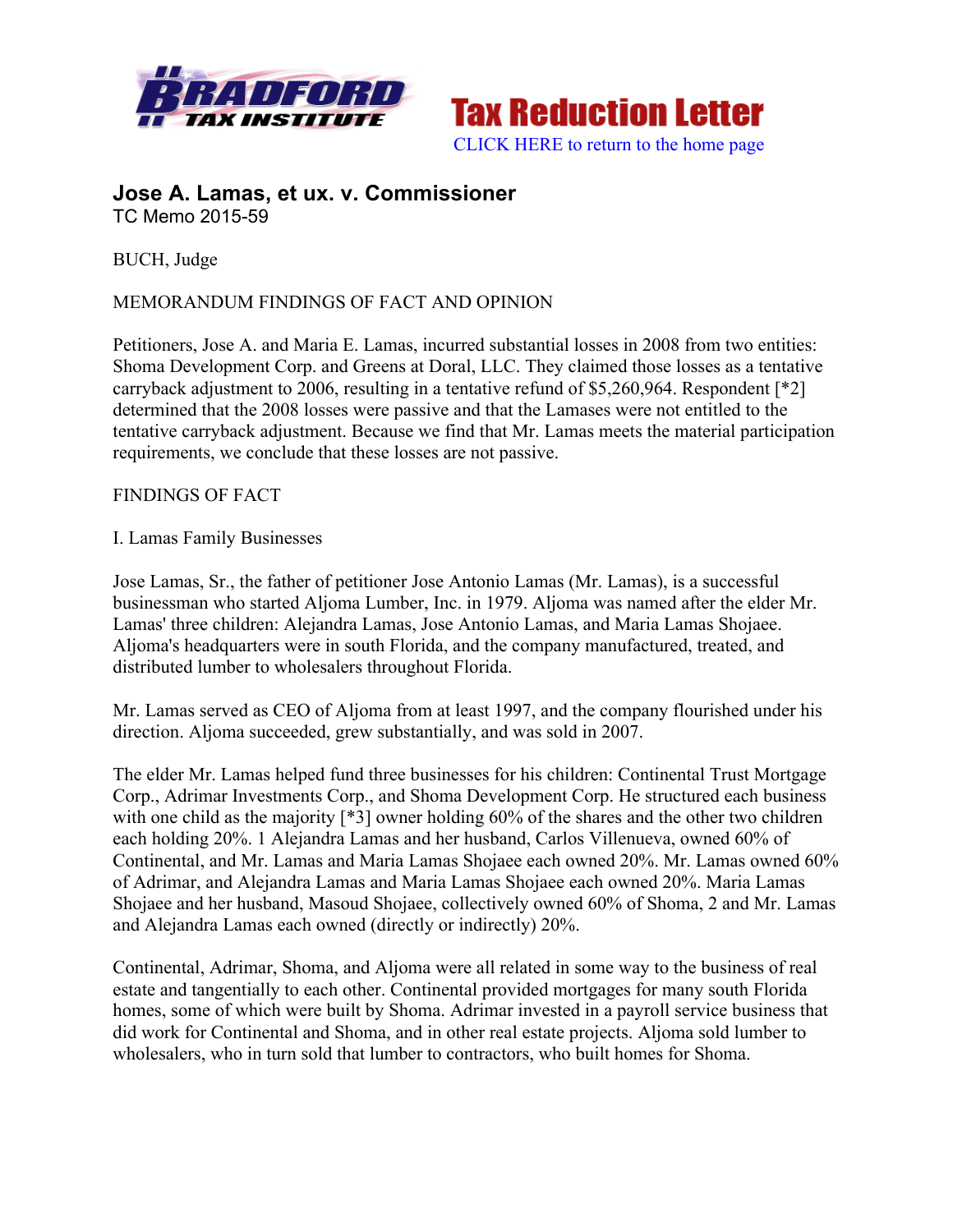In 2004 Shoma formed Greens at Doral, LLC, a condominium conversion project. Shoma and Greens were closely inter[pg. 432] twined. Greens had the same ownership structure as Shoma and consolidated its financial information with [\*4] Shoma's. 3 Greens operated out of Shoma's offices using Shoma's employees, and the shareholders planned to liquidate Greens after the conversion project was completed. Shoma was a subchapter S corporation, and Greens was treated as a partnership for tax purposes.

II. Mr. Lamas' Work for Shoma and Greens

Mr. Lamas owned 20% of Shoma and Greens and served on Shoma's board of directors. Throughout 2008 he worked on behalf of Shoma and Greens to restore corporate assets to Shoma and to find additional investors for Shoma's projects to fill Shoma's capital needs.

#### A. Work Restoring Shoma's Corporate Assets

Mr. Shojaee, while acting as president of Shoma and Greens, had used Shoma's assets for personal gain and usurped Shoma's business opportunities for another business he controlled. Mr. Shojaee used Shoma to guarantee loans for Masmar, a business that he and his wife owned separately from her family.

Mr. Shojaee made a personal pledge to the University of Miami for \$1.5 million, and in exchange for this donation the university was going to name a [\*5] facility after Mr. Shojaee. Instead of making this contribution from his personal funds, Mr. Shojaee caused Shoma to donate \$1.5 million on his behalf.

Finally, Mr. Shojaee took a business opportunity away from Shoma when he chose to build a real estate project on Shoma land using one of his personally owned companies.

In early 2008 Mr. Lamas, along with his sister Alejandra Lamas initiated a derivative lawsuit on behalf of Shoma against Mr. Shojaee. They hired attorney Juan Pablo Cappello to pursue this derivative action. Mr. Lamas spent many hours discussing this matter with counsel and with adviser David Flinn, a longtime Lamas family adviser.

Mr. Lamas and his sister eventually settled with Mr. Shojaee on April 17, 2008, after extensive negotiations. Among other things, the settlement provided that Shoma guaranties for the benefit of Mr. Shojaee would be released and that Greens would make a distribution to its shareholders. Mr. Lamas sought repayment from Mr. Shojaee of the money Shoma pledged to the University of Miami. What was to be Shojaee Hall was instead named Shoma Hall as a result of [\*6] Mr. Lamas' effort to preserve Shoma's assets. We find that Mr. Lamas spent approximately 112.5 hours in 2008 acting on Shoma's behalf on this matter. 4

# B. Shoma's Major Projects and Cashflow Needs

During the economic turmoil of 2008 Shoma was in dire need of more capital. Shoma had four major ongoing projects that required additional cash infusions: Fontainbleau Lakes, Bellagio, Park Square, and Alkymia. Three of the four projects were in south Florida, and Alkymia was in Las Vegas, Nevada. Shoma also needed more money to make loan payments on these four major projects, and its lenders demanded proof that Shoma could continue to comply with the loan covenants.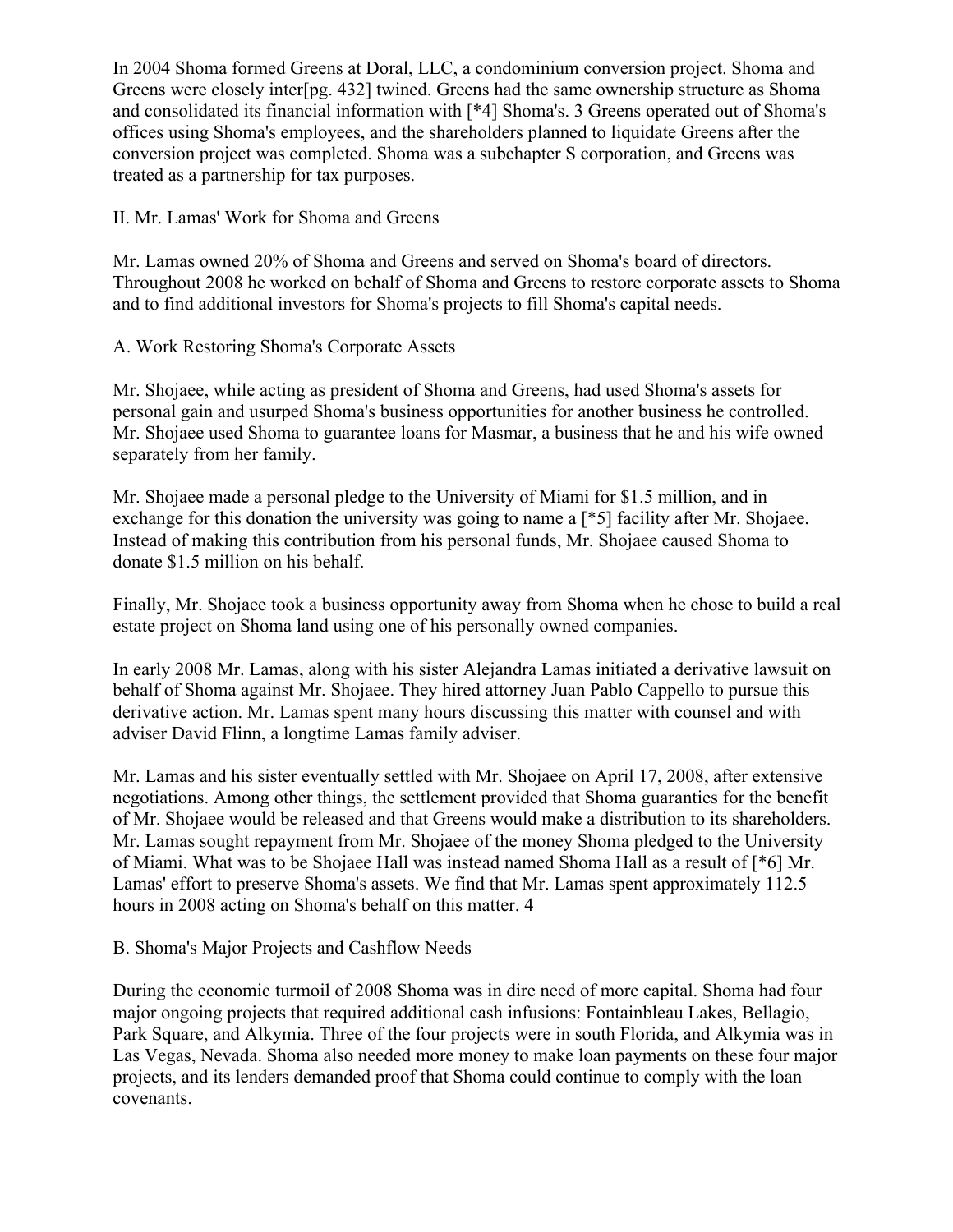Fontainbleau Lakes was a 272-acre mixed-use commercial and residential project in Miami, Florida. As zoned in 2008, it had a value of approximately \$65 million with outstanding debt of \$68 million. As Mr. Flinn accurately described it at trial, it was "under water".

Shoma's second major project, Bellagio, was a 73-acre residential project in Hialeah, Florida. Shoma had borrowed \$27,029,220 on this project, and the loan [\*7] matured on November 30, 2008. Bellagio's loan-to-value ratio was almost 1-to-1 because Bellagio had recently been appraised at just \$27,550,000.

Park Square, Shoma's third major project, was a 48-acre mixed-use commercial and residential project in Doral, Florida. [pg. 433] Shoma had borrowed \$24,860,000 for Park Square, and this loan matured in January 2009. The propert had been appraised at \$65 million in late 2007. Shoma's fourth major project, Alkymia, in Las Vegas, was a 42-acre site between Las Vegas Boulevard and McCarran International Airport. Shoma hoped to renew a \$69 million loan for Alkymia at the end of 2009, considering a February 2008 appraisal that valued Alkymia at \$462 million.

# C. Work With David Flinn

Mr. Lamas worked extensively with David Flinn, a trusted business adviser of the elder Mr. Lamas. Mr. Flinn started working as a consultant for the elder Mr. Lamas in 1976, and soon after, the elder Mr. Lamas became Mr. Flinn's sole client. Mr. Flinn served as a director on the boards of Aljoma, Shoma, Continental, and Adrimar. Mr. Lamas and Mr. Flinn initially worked together at Aljoma when Mr. Lamas served as CEO and Mr. Flinn served as CFO. Mr. Lamas and Mr. Flinn had frequent meetings during 2008, including regular Friday lunches, to discuss Shoma business. Using an estimate of 40 lunch [\*8] meetings in 2008 lasting 3 hours each, we find that Mr. Lamas spent 120 hours at these meetings working for Shoma. After the settlement was reached with Mr. Shojaee in April 2008, Mr. Flinn had extensive additional discussions each week with Mr. Lamas about the latest potential project investor or purchaser that Mr. Lamas was pursuing on behalf of Shoma. Using an estimate of two hours per week for 37 weeks following the April settlement, we find that Mr. Lamas spent 74 hours in 2008 in these discussions with Mr. Flinn. 5

D. Work To Identify Potential Project Investors and Purchasers

Mr. Lamas worked to find investors and purchasers for Shoma projects in an attempt to cure Shoma's capital deficit, using the contacts he had gained from his years as CEO of Aljoma. Mr. Lamas spoke with Carlos Gadala-Maria on the phone and met with him in Miami and New York to discuss clients of Mr. Gadala-Maria who might be possible referrals for Shoma. Mr. Gadala-Maria is the president of a securities broker-dealer, and his clients are mainly high net worth individuals. These activities totaled 13 hours in 2008.

[\*9] Mr. Lamas spoke with Jesus Iglesias to identify potential investors or purchasers for Shoma projects. Mr. Iglesias owns Matcon Trading Corp., a business that operates in the petroleum industry and supplies raw materials for road construction, roofing, and other construction-related materials. Matcon operates in multiple markets, including the United States, Central America, South America, and Africa. Mr. Lamas had met Mr. Iglesias at least 10 years earlier when another Iglesias business, Anchor Matcon LLC, purchased lumber from Aljoma. Mr. Lamas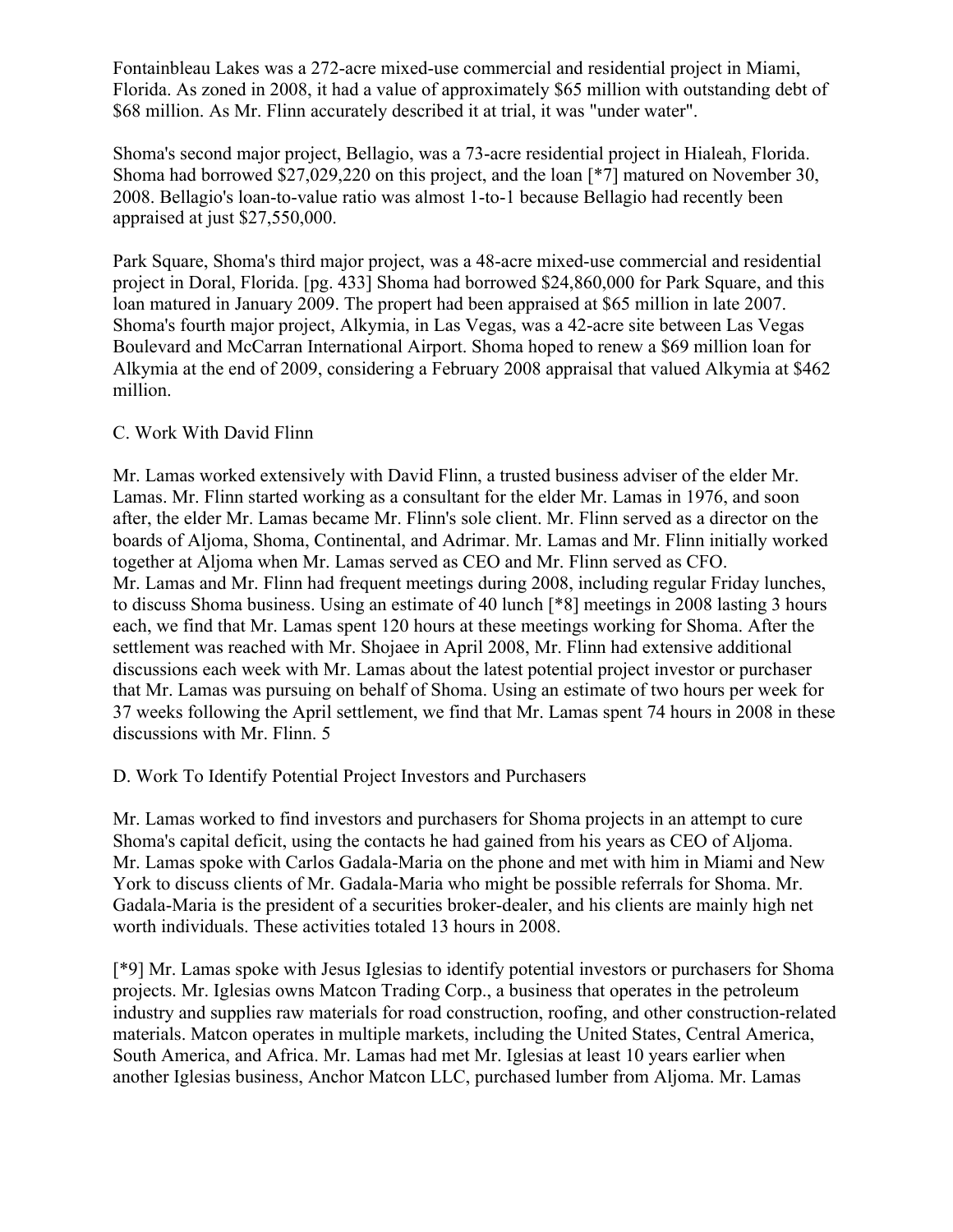spoke with Mr. Iglesias on many occasions looking for sources of capital for Shoma projects, and phone records show that these conversations lasted a total of 25 hours in 2008. Mr. Lamas also spoke with Martin Javier Araujo, a person well connected to Mexican money sources, in an effort to find new capital for Shoma projects. Their conversations included negotiating Mr. Araujo's commission on any deals that came from sources that he had referred to Shoma. Mr. Lamas spoke with Mr. Araujo on the phone and in person for approximately 14 hours in 2008.

### E. Work Promoting Shoma Projects to Potential Investors and Purchasers

Mr. Lamas and Mr. Flinn sometimes worked in tandem to attract potential investors and purchasers. After Mr. Lamas would make the initial pitch, Mr. Flinn [\*10] would have the followup conversations. Mr. Lamas teamed with Mr. Flinn on these discussions with a senior executive of Lennar Corp., Venezuelan investors, Alex Penelas (a referral source), and the head of a brokerage firm. Using an estimate of 3 hours per week for 37 weeks [pg. 434] after the April settlement, we find that Mr. Lamas spent 111 hours in 2008 in tandem with Mr. Flinn promoting Shoma's projects to potential investors.

Mr. Lamas worked extensively negotiating with Florida Value Partners on Shoma's Fontainbleau Lakes project. Florida Value Partners specialized in acquiring distressed real estate and was a referral from Mr. Penelas. Florida Value Partners subsequently negotiated for the purchase of Fontainbleau Lakes over the course of several weeks. Although the deal ultimately fell through, we find that Mr. Lamas spent 36 hours, 3 hours per day for 12 days, in 2008 on this specific negotiation with Florida Value Partners.

Mr. Lamas also explored a joint Penelas-Shoma bid for a Doral City Hall construction project. Mr. Lamas spoke with both Mr. Penelas and Mr. Shojaee on the phone and in person about this project. We find that Mr. Lamas' joint bid discussions with Mr. Penelas lasted approximately 6.5 hours in 2008.

Mr. Lamas traveled to Las Vegas and met with potential project investors introduced by Mr. Gadala-Maria. Mr. Lamas dined with these potential investors [\*11] on five occasions. Allowing time for travel, preparation, and the five meetings, we find that Mr. Lamas spent 23 hours on this Las Vegas trip in 2008. 6

Jose Garcia was the comptroller at Aljoma when Mr. Lamas was CEO, and Mr. Garcia continued working for Aljoma after it was sold to Universal Forest Products. Mr. Lamas approached Mr. Garcia about the possibility of Universal's buying Shoma's Fontainbleau Lakes project for \$30 million to \$35 million. We find that Mr. Lamas spent five hours in 2008 pursuing this potential deal.

In early 2008 Mr. Iglesias introduced Mr. Lamas to Dr. D'Stefano, who was interested in purchasing a building that Shoma owned in Miami. Mr. Lamas called Dr. D'Stefano and Mr. Iglesias about this purchase, and we find that these conference calls lasted two hours. Additionally, Mr. Lamas met with Dr. D'Stefano, and we find that in total he spent 10 hours preparing for and meeting with Dr. D'Stefano.

In the spring of 2008 Mr. Iglesias introduced Mr. Lamas to Henry Yurman, Hugo Yurman, and Mauro Yurman, who were brothers in a wealthy Venezuelan family. In addition to speaking with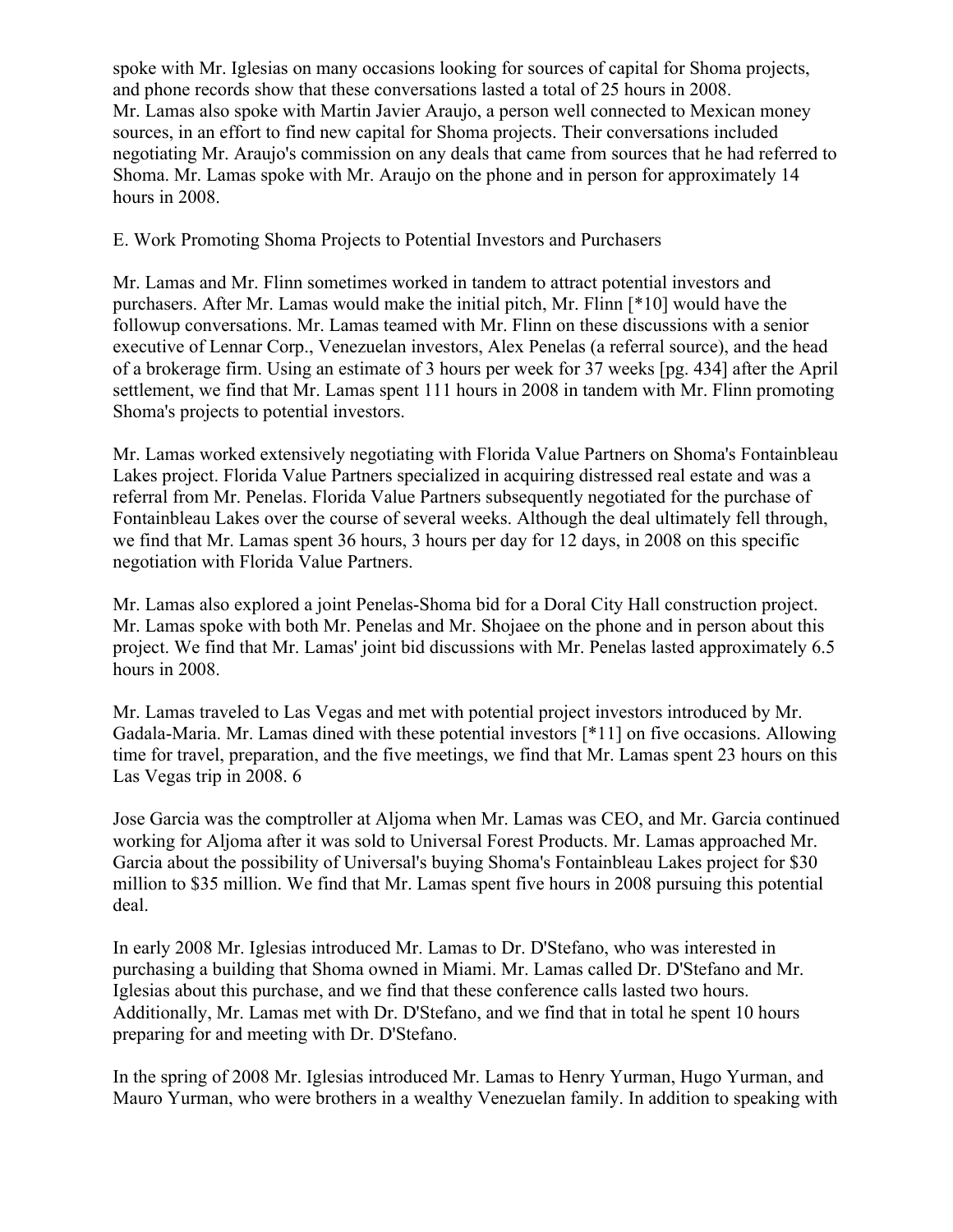the Yurman brothers on the phone, Mr. Lamas met with them and some of their employees on two occasions to discuss [\*12] investing in Shoma's projects. Further, Mr. Iglesias, Mr. Lamas, and Mr. Shojaee separately met at Mr. Lamas' home and at another location where they discussed the payment terms of the Yurman brothers' potential investment. In total we find that Mr. Lamas spent at least nine hours in 2008 promoting Shoma's projects to the Yurman brothers. In the summer of 2008 Mr. Iglesias introduced Mr. Lamas to a Venezuelan petroleum group that was interested in purchasing Shoma's Las Vegas property. We find that Mr. Lamas spent at least two hours discussing this potential purchase with the group.

Finally, Mr. Lamas lobbied both Mr. Iglesias and Roberto Blanco to personally invest in some of Shoma's projects in south Florida. We find that he spent at least two hours in 2008 in aggregate discussing these possibilities with Mr. Iglesias and Mr. Blanco.

#### F. Work at Shoma Headquarters

In the latter half of 2008 the board of directors of Shoma named Mr. Lamas treasurer, made him an employee, and gave him an office at the company [\*13] headquarters. We find that he spent 126 hours working onsite at Shoma's offices during 2008. 7

We find that Mr. Lamas worked at least 691 total hours for Shoma and Greens during 2008.

III. Mr. Lamas' Work for Bella Vista

Outside of his work for Shoma, Mr. Lamas participated in other real estate work [pg. 435] activities in 2008. The Bella Vista project was a condominium conversion that was initially operated through Bella Vista at Miami, LLC, which was owned by Recaredo Gutierrez. Through a company called Bella Vista Capital Partners, LLC, Mr. Lamas initially provided mezzanine financing to the Bella Vista project. 8

In May 2008 Mr. Gutierrez declared bankruptcy, and Mr. Lamas took over the Bella Vista project in an effort to salvage his investment. Mr. Lamas hired attorney Alfredo Perez to represent his interest in Mr. Gutierrez's bankruptcy case.

[\*14] In addition, Mr. Lamas, along with Mr. Penelas and Mr. Blanco, formed Bella Vista Holdings, LLC to take over the Bella Vista project from Mr. Gutierrez. Including the time Mr. Lamas spent talking with Mr. Perez, Mr. Penelas, and Mr. Blanco on the phone and the time he spent negotiating the takeover, we find that he worked a total of 44 hours in 2008 on this phase of the Bella Vista project. 9

Mr. Lamas assumed a management role after taking over the Bella Vista project. He negotiated with plumbers and electricians who had worked on the project, and he took over tenant management, including tenant eviction. He also dealt with the City of Miami on the project's existing code violations. We find that he spent at least 5 hours per week for 30 weeks, totaling 150 hours in 2008, in management for the Bella Vista project.

After Mr. Lamas took over the project he was responsible for the day-to-day finances, and he arranged for essential project loans. He initially negotiated a discount on the existing note with the primary mortgage holder; then he arranged for a different bank to pay off that note. He also prepared the company budgets for this project. We find that he spent 40 hours negotiating with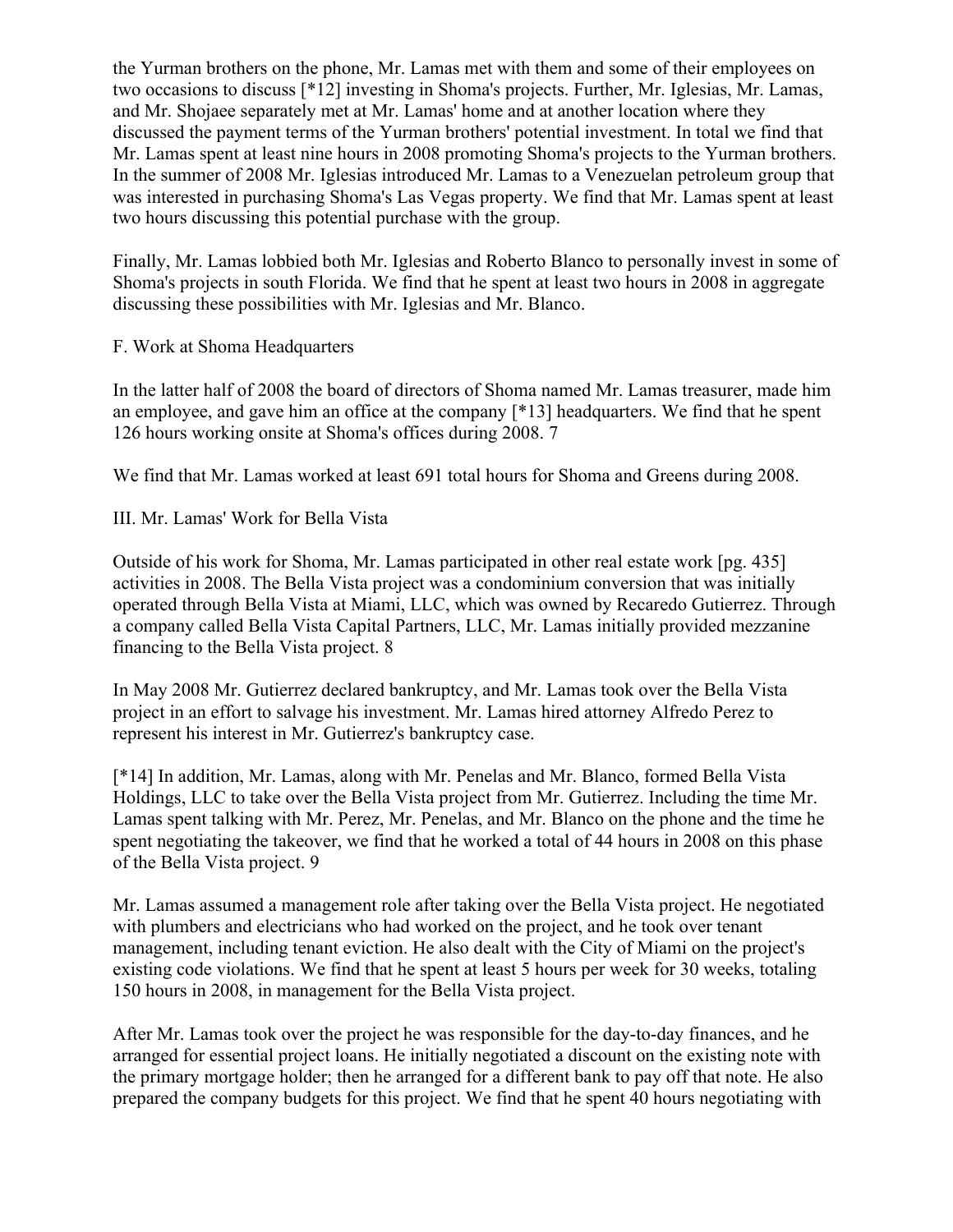the banks and 60 [\*15] hours managing the finances for this project for a total of 100 hours of work in 2008 on the financial aspects of the Bella Vista project.

We find that Mr. Lamas worked at least 294 total hours for the Bella Vista project during 2008.

# IV. IRS Audit

The Internal Revenue Service (IRS) began an audit of the Lamases' 2006 and 2008 returns ultimately resulting in the IRS' determining no deficiency for 2008 and a deficiency for 2006 that was solely attributable to carrybacks from 2008. The Lamases cooperated with IRS requests throughout the process, including requests for witnesses, meetings, and interviews. The Lamases also responded to the two information document requests respondent issued on September 29 and November 5, 2009. Respondent alleged that the Lamases failed to cooperate with the requests, yet respondent stipulated that respondent never notified the Lamases of this alleged failure.

During the audit, Mr. Shojaee made inconsistent statements to the IRS about Mr. Lamas' work for Shoma. On October 23, 2009, Mr. Shojaee initially [\*16] represented in a notarized statement to the IRS that Mr. Lamas "regularly and continuously works on behalf of the company (on average spending well in excess of 10 hours per week), including for the calendar year 2008 (and 2009 year-to-date)."

In a later response to an IRS request for the specific hours that Mr. Lamas worked for 2008, Mr. Shojaee asserted on March 16, 2010, that "Shoma Development is a family owned company which does not create or maintain a record of the specific work activities, or the specific hours worked, by any Shareholder, Officer or Director."

Finally, after a dispute arose between Mr. Shojaee, Mr. Lamas, and Alejandra Lamas over actions taken by Mr. Shojaee, Mr. Shojaee submitted a third and different story to the IRS in a letter. In this letter, dated September 27, 2010, Mr. Shojaee wrote that "Recently, Shoma Development learned that the IRS requires active participation and 500 hours of work to qualify" and that Mr. Lamas did not perform any [pg. 436] significant work for Shoma or Greens. Mr. Shojaee also stated that "Jose Antonio Lamas had no direct nor indirect involvement with Shoma."

In the same timeframe in which this September 27, 2010, letter was sent to the IRS, Mr. Shojaee needed Mr. Lamas' and Alejandra Lamas' approval on a [\*17] joint venture and their waiver of a potential conflict of interest for Shoma's Fontainbleau Lakes project. Without Mr. Lamas' and Alejandra Lamas' waiver, Fontainbleau Lakes would go into foreclosure. The lenders wanted all the shareholders to be in agreement, and time was of the essence. A foreclosure of Fontainbleau Lakes could have negatively affected other Shoma projects, especially when added to the fact that Shoma's Alkymia project in Las Vegas was in foreclosure.

Mr. Shojaee threatened that if Mr. Lamas and Alejandra Lamas did not accede to Shojaee's demands, he would sue them for fraud, breach of fiduciary duty, and tortious interference with business relationships. In a letter dated September 16, 2010, sent through counsel, Mr. Shojaee elaborated on his litigation threats, vowing to sue them for breaching their fiduciary duty as directors of Shoma by refusing to approve the Fontainbleau Lakes restructuring.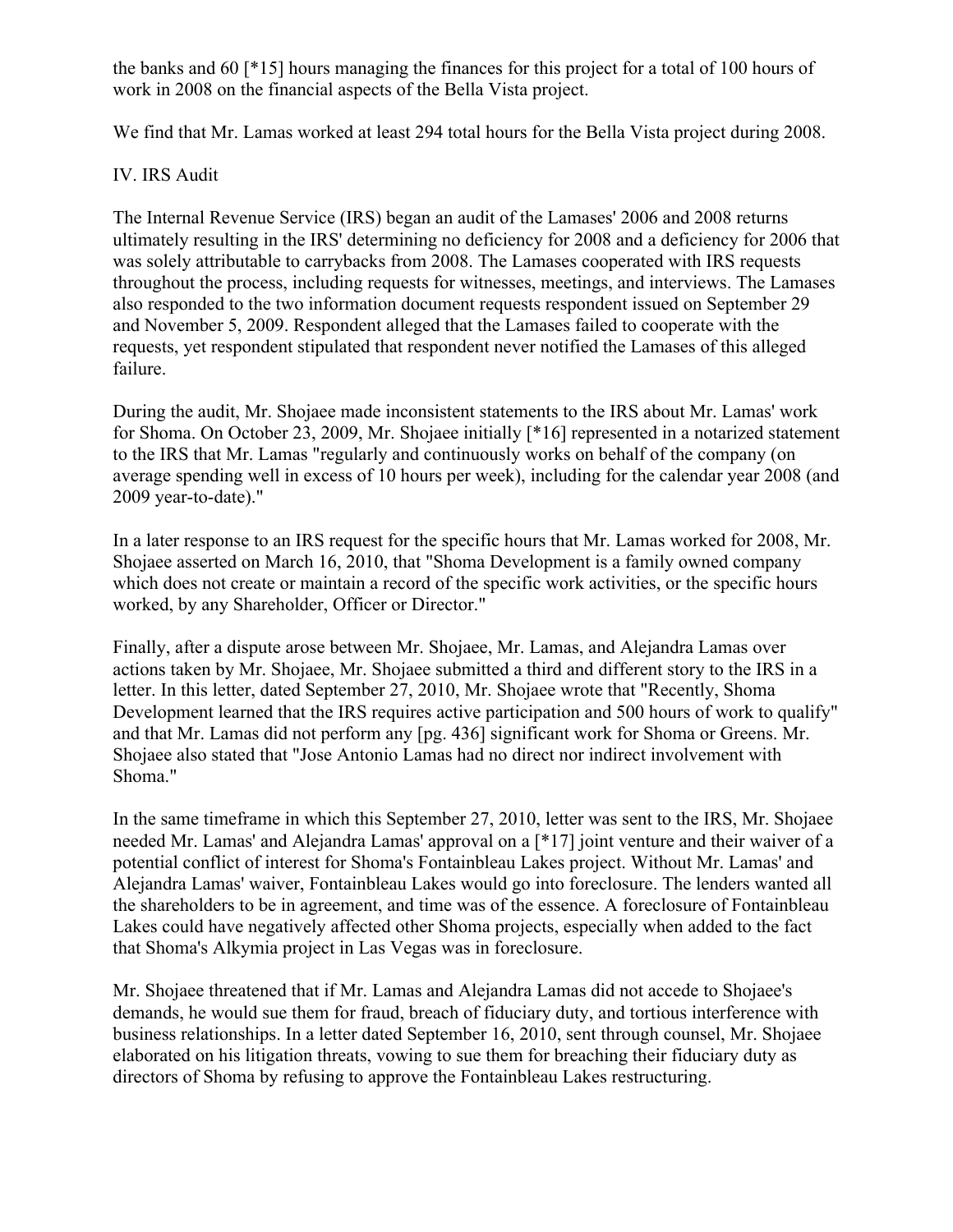Mr. Lamas and Alejandra Lamas believed that Mr. Shojaee was not honoring the April 17, 2008, settlement and ultimately refused to approve Mr. Shojaee's plan. Once it become apparent to Mr. Shojaee that they refused to approve his plan and refused his buyout offers, he wrote the third contradictory letter to the IRS, dated September 27, 2010, almost a year after his original [\*18] statement to the IRS, newly asserting that Mr. Lamas did not materially participate in Shoma. Mr. Shojaee subsequently faxed a letter to the IRS on March 31, 2011, which states: "In reference to our letter dated September 27, 2010, we kindly request that this letter be treated privately."

The IRS issued a notice of deficiency for 2006 for a tax deficiency of \$4,911,669. This deficiency related to the IRS' recharacterizing the Lamases' 2008 net operating losses (NOL) from Shoma and Greens as passive instead of nonpassive. The Lamases had claimed those losses as a tentative carryback adjustment to 2006 and received a tentative refund for that year. 10 Accordingly, the IRS issued the notice of deficiency for 2006, with the deficiency relating to losses arising in 2008 and carried back. In this notice the IRS made the following adjustments: reduced the NOL allowed for 2006; denied deductions for certain expenses reported on Schedule C, Profit or Loss From Business, and Schedule E, Supplemental Income and Loss, for 2008; increased income, dividends, and interest for 2008; increased certain losses from sales of business property for 2008; increased itemized deductions for 2008; and made other computational adjustments.

# [\*19] V. Trial Proceedings

The Lamases resided in Florida when they timely petitioned the Court.

A. Testimony From Petitioners' Witnesses

At trial petitioners called 10 witnesses and submitted stipulated testimony from two more witnesses; these witnesses credibly testified about Mr. Lamas' significant efforts working for Shoma, Greens, Bella Vista, and another project, Gables, during 2008. In addition to these witnesses' testimony, the Lamases produced phone records that further corroborate Mr. Lamas' participation.

# 1. David Flinn

Mr. Flinn served as a board member of Shoma and was intimately involved with Shoma's business during 2008. He testified that Mr. Lamas did significant work for Shoma during 2008 including restoring Shoma's corporate assets, networking to identify potential investors for Shoma projects, and pursuing these potential leads. He met frequently with Mr. Lamas to discuss Shoma business and also assisted Mr. Lamas in pursuing potential Shoma project investors.

# 2. Alex Penelas

Mr. Penelas was a former Miami-Dade County mayor who worked with Mr. La[pg. 437] mas in multiple activities and testified he found it "more effective" to talk with Mr. Lamas than Mr. Shojaee. He further testified that he introduced Mr. Lamas to [\*20] Florida Value Partners and other potential investors for Shoma projects, pursued a joint Shoma-Penelas bid for a construction project, and owned the Bella Vista project with Mr. Lamas.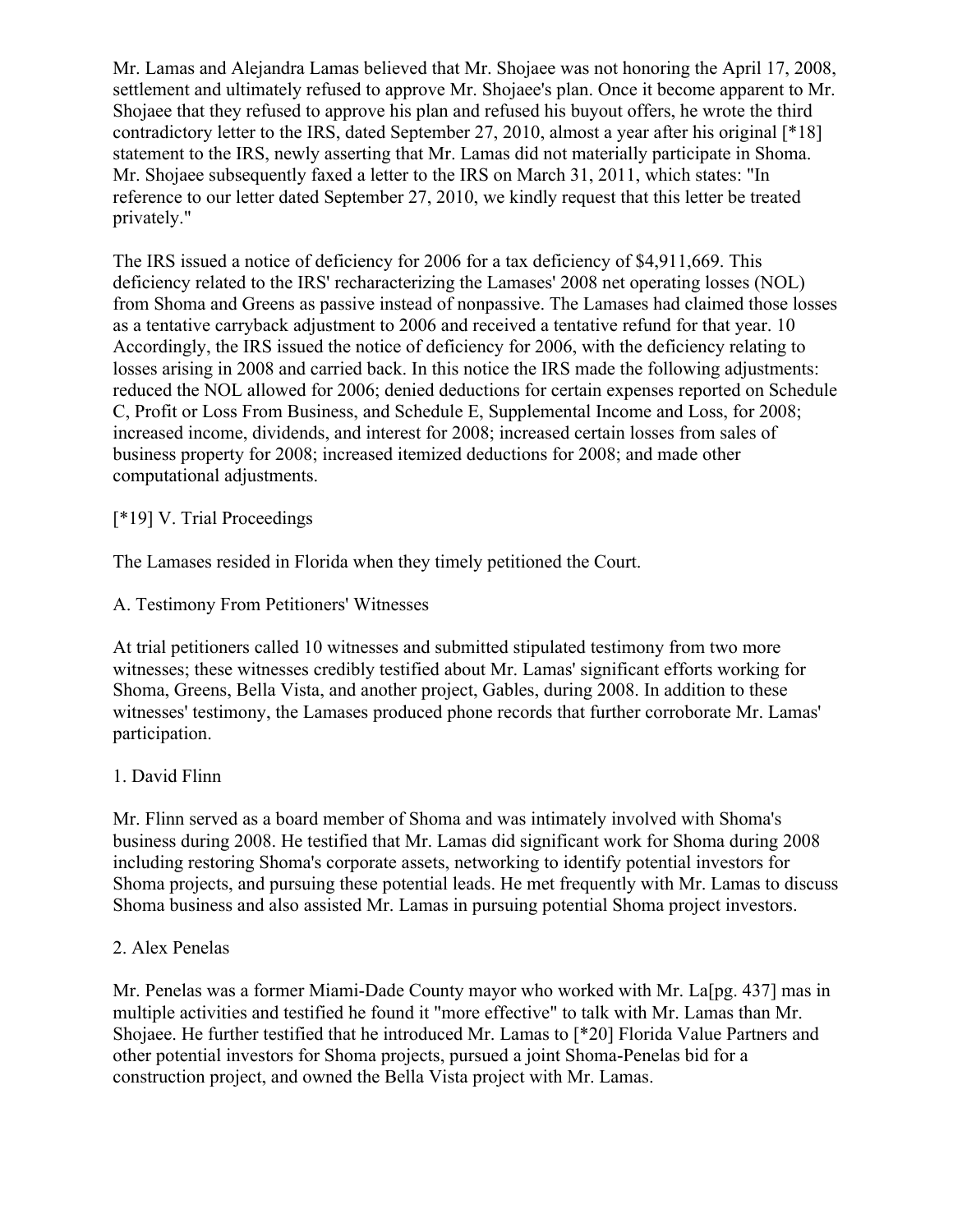### 3. Roberto Blanco

Mr. Blanco is a joint owner of the Bella Vista project with Mr. Lamas and Mr. Penelas. He testified that Mr. Lamas worked to obtain new project financing and completed necessary financial functions for the project.

# 4. Jose Garcia

Mr. Garcia was the comptroller for Aljoma and continued to work for Aljoma after it was sold to Universal. He testified that Mr. Lamas was in negotiations with Universal to buy Shoma's Fontainbleau Lakes project.

# 5. Carlos Gadala-Maria

Mr. Gadala-Maria introduced Mr. Lamas to many potential investors for Shoma projects. He testified that Mr. Lamas had multiple meetings at his offices for this purpose, and also traveled to Las Vegas to pursue potential leads.

# 6. Maria Lamas

Maria Elena Lamas is the wife of Mr. Lamas and a petitioner in this case. She testified that her husband worked constantly, frequently discussed Shoma [\*21] business on the phone and at dinners with Mr. and Mrs. Shojaee, and traveled to meet with potential investors for Shoma projects.

# 7. Jesus Iglesias

Mr. Iglesias owns a corporation that does business in multiple markets around the world. He testified that he referred investors for Shoma projects to Mr. Lamas and that Mr. Lamas met with Dr. D'Stefano, the Yurman brothers, and a Venezuelan petroleum group regarding possible investments. Further, Mr. Iglesias testified that he discussed with Mr. Lamas the possibility of his personally investing in Shoma projects.

# 8. Martin Javier Araujo

Mr. Araujo was well connected to Mexican money sources who were prospective investors for Shoma projects. He testified that he and Mr. Lamas spoke on the phone and in person in an effort to identify potential Shoma project investors and also negotiated Mr. Araujo's commission for any sales of Shoma projects in which he was involved.

# 9. Armando Talavera

Mr. Talavera worked for Mr. Lamas as the project manager on the Gables project. The Gables project was on one floor of a building in Coral Gables, Florida, where floor space was converted into six separate offices. Mr. Lamas [\*22] managed Gables Holdings, LLC, the company formed to oversee the Gables project, from its inception. Mr. Talavera testified that Mr. Lamas frequently visited the jobsite, made all the important decisions for the project, revised the plans because of issues with the homeowners' association, and marketed the project to potential tenants. The Lamases argued that Gables is a significant participation activity, 11 but we find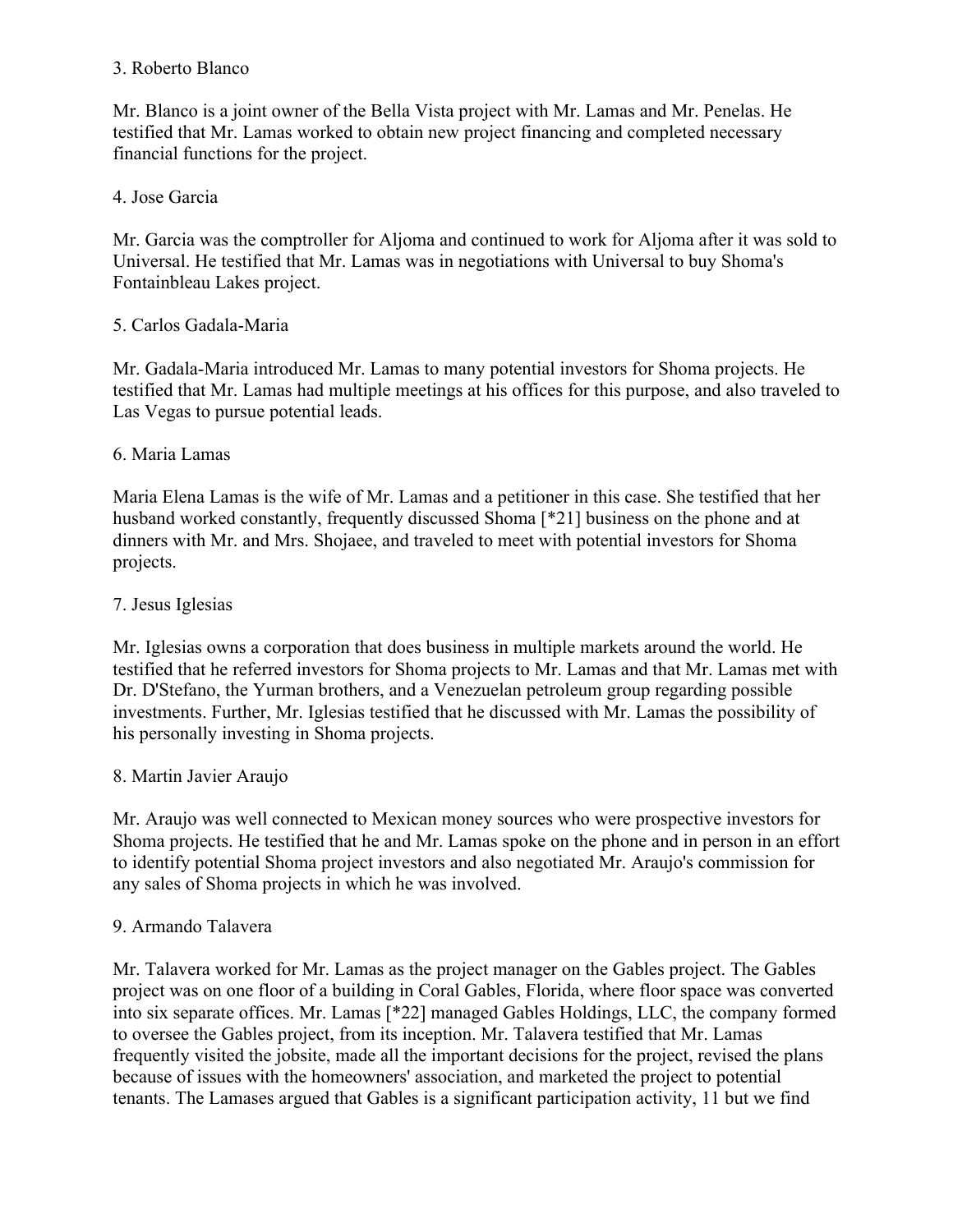that their estimates for Mr. Lamas' site visits were too high and consequently his total participation in Gables was less than 100 hours.

# 10. Maria Perez-Abreu

Ms. Perez-Abreu is a certified public accountant and serves as Shoma's tax consultant. Ms. Perez-Abreu testified that she provided payroll documents showing that Mr. Lamas was a Shoma employee and that she gave the September 2009 statement to Mr. Shojaee to sign; it stated that Mr. Lamas "regularly and continuously works on behalf of the company (on average spending well in excess of 10 hours per week), including for the calendar year 2008 (and 2009 year-todate)."

# [\*23] 11. Allison Shipley

Ms. Shipley works as a principal at PricewaterhouseCoopers. She prepared tax [pg. 438] returns for the Lamases for the years in issue and assisted them during the IRS audit of their returns. Ms. Shipley testified that she compiled records and responded to IRS inquiries to show that Mr. Lamas materially participated in Shoma. She further testified that no one from Shoma ever told her there was any problem with Mr. Shojaee's signing a statement that Mr. Lamas "regularly and continuously works on behalf of company (on average spending well in excess of 10 hours per week), including for the calendar year 2008 (and 2009 year-to-date)."

# 12. Sol Elena Rodriguez

Ms. Rodriguez served as Shoma's human resources manager during much of 2008. She testified that Mr. Lamas became a Shoma employee in October 2008, that she entered Mr. Lamas into Shoma's payroll system, and that Mr. Lamas was given an office at Shoma's headquarters.

B. Testimony From Respondent's Witnesses

At trial respondent called four witnesses, only one of whom contradicted the Lamases' witnesses.

# [\*24] 1. Thomas Valido

Mr. Valido was the IRS agent who conducted the audit of the Lamases' returns for the years in issue. Mr. Valido testified that the Lamases produced documents in response to the information document requests that he had sent and that he met with their representatives multiple times during the audit. Overall, we find that Mr. Valido's testimony did not contradict the numerous witnesses for the Lamases who gave detailed examples of Mr. Lamas's significant efforts for Shoma and Greens, and Bella Vista.

# 2. Tania Martin

Ms. Martin has worked for Shoma for more than 20 years and was CFO during the years in issue. Although Ms. Martin testified that she did not recall seeing Mr. Lamas at Shoma's offices except "maybe one time", she explained on cross-examination that she worked remotely from home in North Carolina much of the time. Ms. Martin corroborated the Lamases' claim that Shoma projects needed additional investors to provide adequate cashflow during 2008 to continue servicing its loans.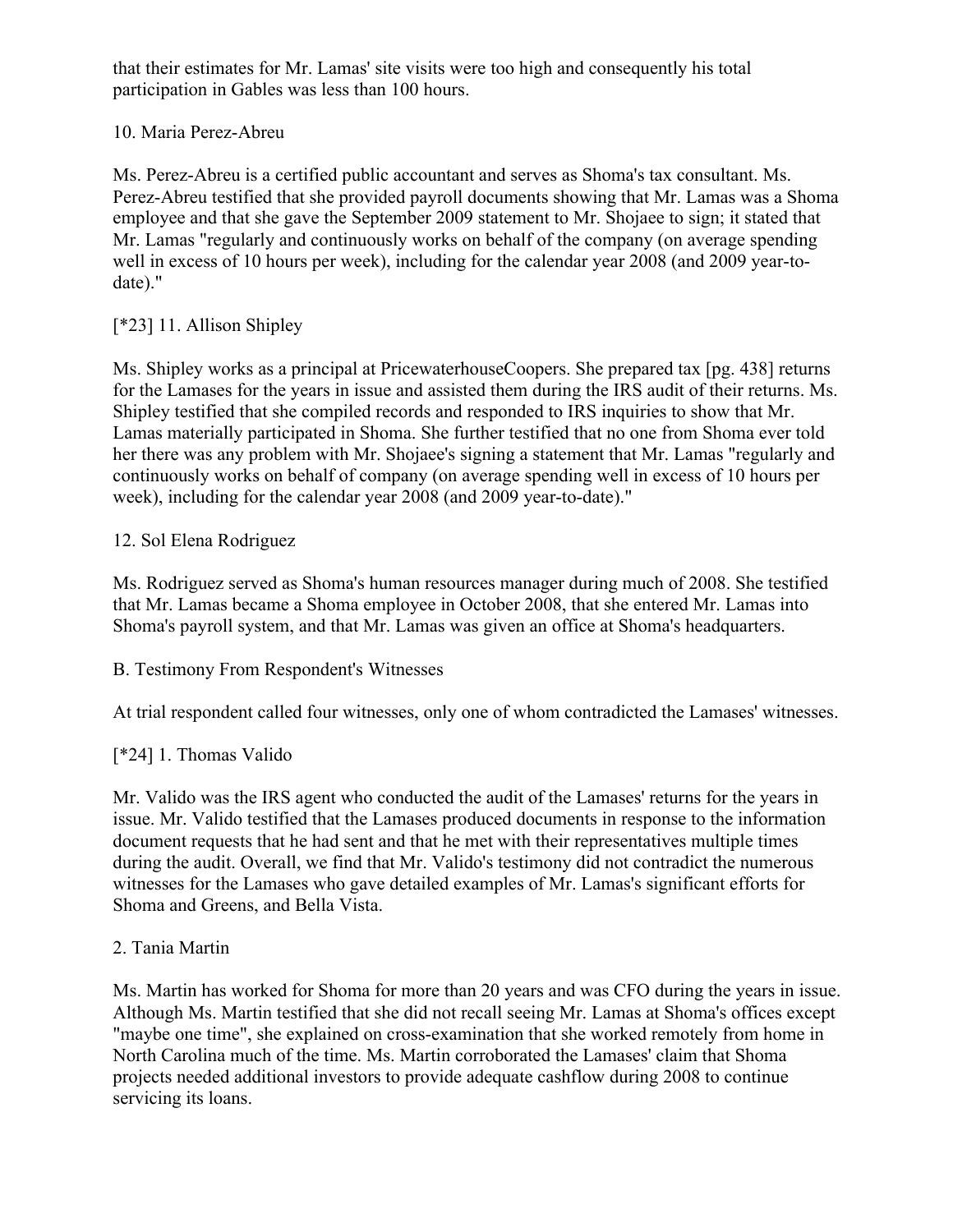Overall, Ms. Martin's testimony did not contradict the testimony of petitioners' witnesses. Moreover, Ms. Martin's testimony corroborated Shoma's need for investors in its projects during 2008.

### [\*25] 3. Francisco Silva

Mr. Silva is in-house counsel for Shoma and has served in this capacity since 2006. Mr. Silva did not shed light on what Mr. Lamas actually did or did not do at Shoma but mainly testified about the frequency with which he saw Mr. Lamas and Alejandra Lamas at Shoma:

He would stop by, he would walk past my office in the morning, he would say good morning, he'd go to his office, he would sit there. When I would walk by the office, sometimes they were there, sometimes they were not, in the morning. In the afternoon, I don't remember seeing them. And I don't know what, if anything, he was doing. I just don't know.

Mr. Silva testified that there was a conference call on either March 15 or 16, 2010, where Mr. Shojaee called Allison Shipley on the phone while Mr. Silva and Mr. Lamas were present, and Mr. Shojaee told everyone that his September 2009 affidavit to the IRS regarding Mr. Lamas's participation in Shoma was wrong. Although Mr. Silva recounted this conversation, he did not take a position of his own about how much time Mr. Lamas worked for Shoma.

#### 4. Masoud Shojaee

Mr. Shojaee is the brother-in-law of Mr. Lamas and the president of Shoma and Greens. He asserted that Mr. Lamas did nothing for Shoma during 2008. He [\*26] said that he "glanced at", "misread", and "overlooked" the affidavit he signed in September 2009 that showed Mr. Lamas materially participated in Shoma.

Like Mr. Silva, Mr. Shojaee said that there was a conference call with Ms. Shipley on the line, and Mr. Silva and Mr. Lamas in his office on March 16, 2010, [pg. 439] when he told Ms. Shipley that his September 2009 affidavit was wrong.

#### **OPINION**

The sole issue we must decide is whether Mr. Lamas materially participated in Shoma and Greens during 2008. If he did, then the net losses from Shoma and Greens would not be subject to the passive loss limitation of section 469. 12 Other issues raised in the notice of deficiency and not addressed in the stipulations or by the Lamases at trial are deemed conceded. 13

# [\*27] I. Burden of Proof

The Commissioner's determinations in the notice of deficiency are generally presumed correct, and taxpayers bear the burden of proving otherwise. 14 A taxpayer is required to maintain sufficient records to "show whether or not such person is liable for tax". 15 The burden may shift to the Commissioner under section 7491(a) if the taxpayer has complied with the necessary substantiation requirements and has maintained all records and cooperated with reasonable requests by the Commissioner regarding information and documents. We find that the preponderance of the evidence supports the Lamases' claim that Mr. Lamas materially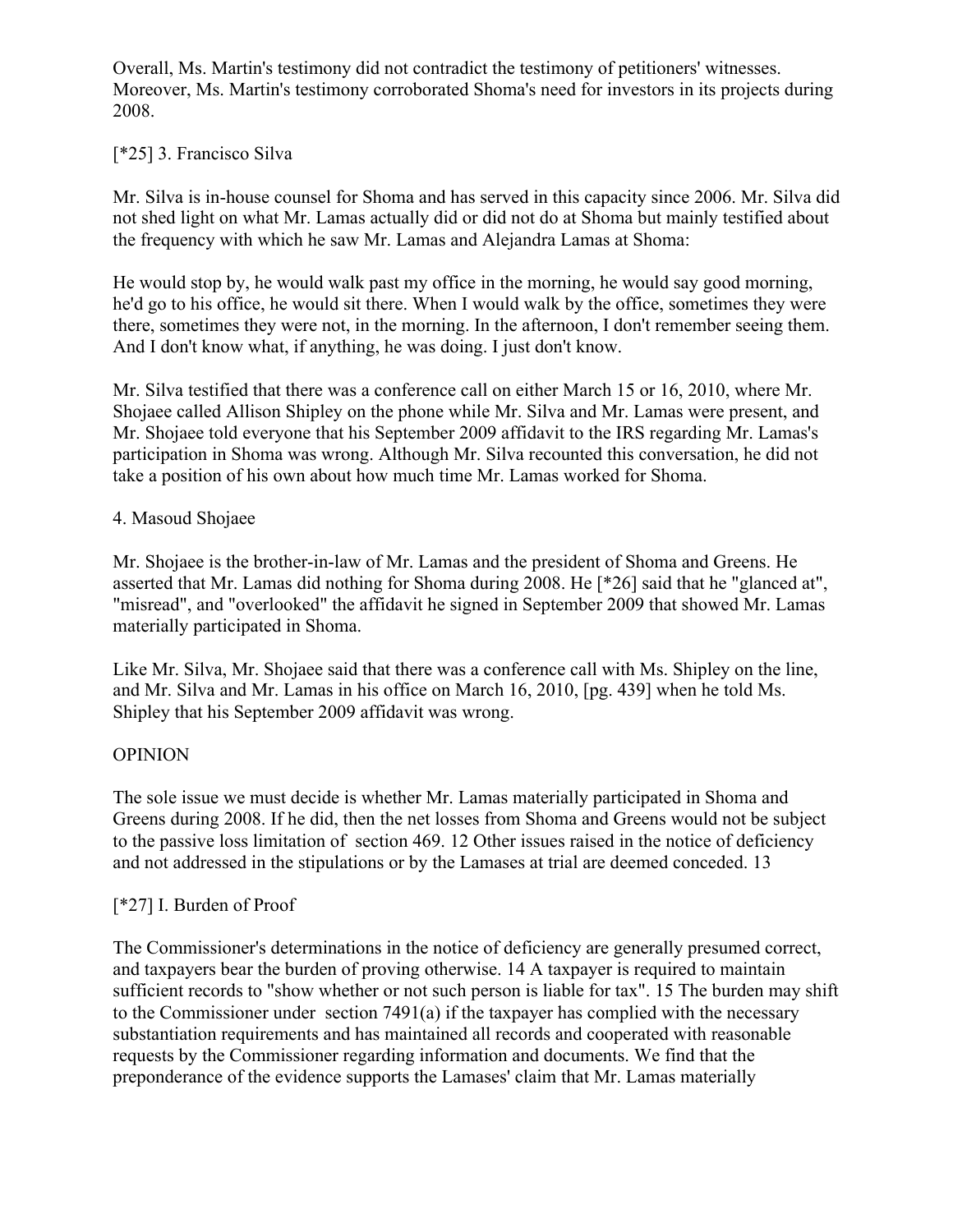participated in Shoma and Greens for 2008; therefore we do not need to consider the Lamases' argument that the burden of proof should shift to respondent. 16

# II. Material Participation Requirements Under Section 469

Section 469 prevents taxpayers from using passive losses to offset nonpassive income. A passive activity is any trade or business in which the [\*28] taxpayer does not materially participate. 17 Taxpayers have a passive loss if their aggregate losses from their passive activities exceed their aggregate income from passive activities for a year. 18

Generally, taxpayers materially participate if they are involved in the operations of the trade or business on a regular, continuous, and substantial basis. 19 The regulations provide seven tests to determine whether a taxpayer materially participated, and a taxpayer only needs to satisfy one of those tests. 20 We find that Mr. Lamas satisfies at least two of these seven tests. 21 Under one of those tests, taxpayers can satisfy the material participation requirement if they participate in the trade or business activity for more than 500 hours during the [\*29] taxable year. 22 Under the other, taxpayers can satisfy the material participation requirement if "[t]he activity is a significant participation activity \*\*\* for the taxable year, and the \*\*\* [taxpayers'] aggregate participation in all significant participation activities during such year exceeds 500 hours". 23 To establish the hours spent on an activity, taxpayers are not required to keep "[c]ontemporaneous daily time reports, logs, or similar documents" to substantiate their participation "if the extent of \*\*\* [their] participation may be established by other reasonable means." 24 Generally "reasonable means" includes "the identification of services performed over a period of time and the approximate number of hours spent performing such services during such period, based on appoint [pg. 440] ment books, calendars, or narrative summaries." 25 Taxpayers cannot merely make a "ballpark guesstimate" of their participation. 26 [\*30] If a taxpayer owns an interest in a trade or business and works in connection with that activity, then this work generally qualifies as participation unless an exception applies. 27 There are two exceptions that are potentially relevant here: (1) work not customarily done by owners and (2) participation as an investor. 28 We will address these in the context of Shoma and Greens, and Bella Vista, entities in which Mr. Lamas participated.

III. Whether Shoma and Greens Should Be Treated as a Single Activity Under the Appropriate Economic Unit Grouping Rules in Section 1.469-4(c), Income Tax Regs.

We first review whether it is appropriate to aggregate the hours Mr. Lamas worked for Shoma and Greens for 2008 and treat them as a single activity by looking to the relevant instructions in section 1.469-4(c), Income Tax Regs. This regulation sets forth five factors that are "given the greatest weight in determining whether activities constitute an appropriate economic unit for the measurement of gain or loss for purposes of section 469":

- (i) Similarities and differences in types of trades or businesses;
- (ii) The extent of common control;
- (iii) The extent of common ownership;
- (iv) Geographical location; and
- (v) Interdependencies between or among the activities (for example, the extent to which the activities purchase or sell goods between or among themselves, involve products or services that are normally provided together, have the same customers, have the same employees, or are accounted for with a single set of books and records).[ 29 ]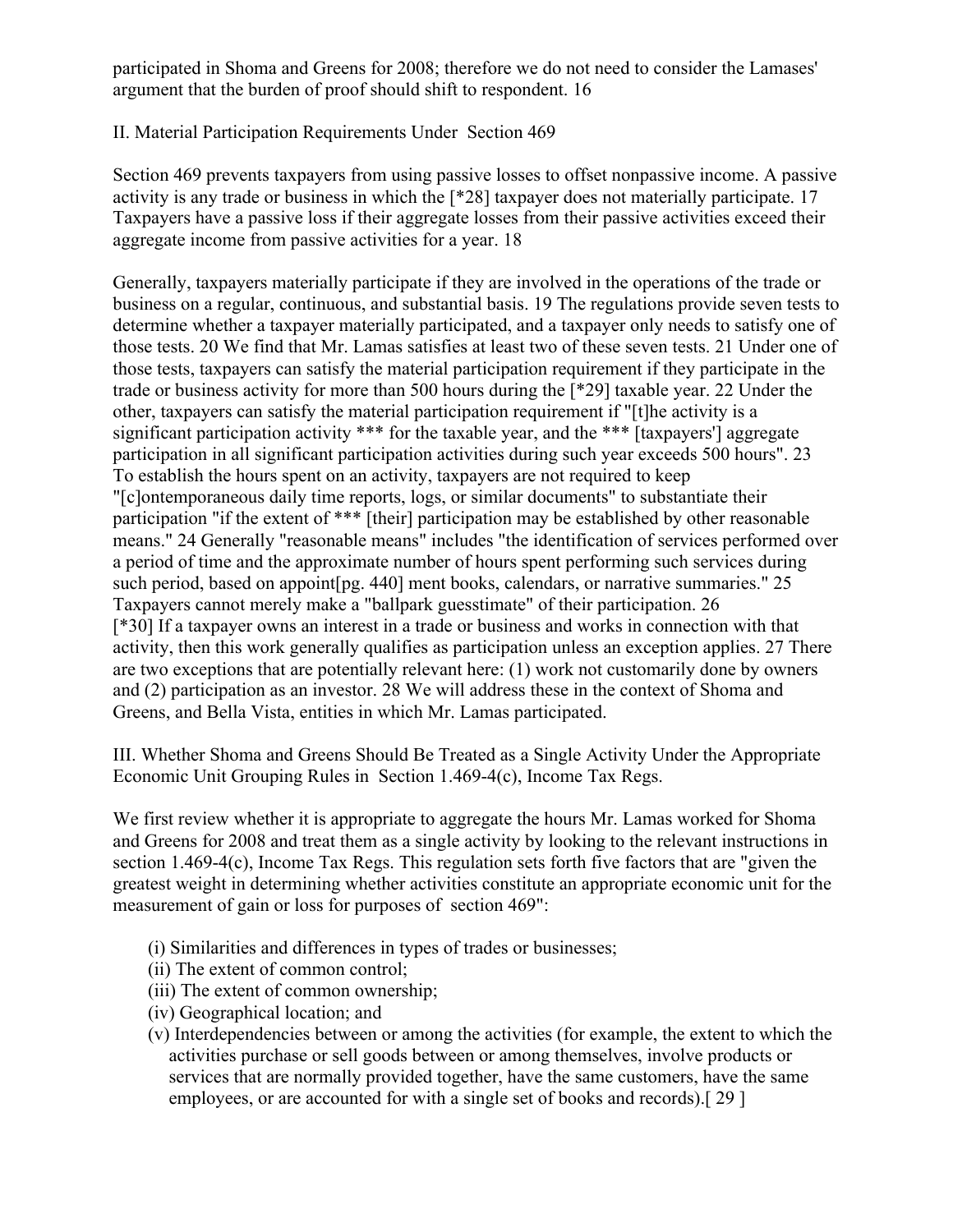This regulation further instructs that taxpayers can "use any reasonable method of applying the relevant facts and circumstances" to group activities, and that not all of the five factors are "necessary for a taxpayer to treat more than more activity as a single activity". 30 However, when evaluating Shoma and Greens using these factors, we find that they meet all five factors and therefore should be treated as a single activity.

Shoma and Greens are similar businesses; both are engaged in commercial and residential real estate development.

Shoma and Greens shared common control and ownership for the years in issue. Mr. and Mrs. Shojaee collectively owned 60%, and Alejandra Lamas and [\*32] Mr. Lamas each owned (directly or indirectly) 20% of both Shoma and Greens. 31 Mr. Shojaee was president of both Shoma and Greens for the years in issue.

Shoma and Greens shared geographic locations; Greens operated out of Shoma offices.

Finally, Shoma and Greens were interdependent. Greens operated out of Shoma offices, used Shoma employees, and consolidated its financial reporting with Shoma's. Greens was formed by Shoma as a condominium conversion project. The shareholders intended that Greens be dissolved after the project was completed and the capital returned to its shareholders. Because Shoma and Greens meet these five factors, we find that they are an appropriate economic unit and should be grouped as a single activity. Consequently, we find that Mr. Lamas' participation in Shoma qualifies as work for Greens. [pg. 441]

[\*33] IV. Whether Mr. Lamas Participated for More Than 500 Hours in Shoma and Greens Under Section 1.469-5T(a)(1), Temporary Income Tax Regs.

In 2008 Mr. Lamas worked a significant amount of time for Shoma and Greens, and we find that he materially participated in this activity.

A. Mr. Lamas Worked at Least 691 Hours for Shoma and Greens.

The Lamases presented credible testimony and phone records to show that Mr. Lamas worked at least 691 hours for Shoma and Greens during 2008. Witnesses testified that Mr. Lamas worked restoring corporate assets to Shoma and seeking potential investors for Shoma projects to meet Shoma's capital needs. The Lamases presented phone records that further corroborated witnesses' accounts. We find this evidence accurately reflects Mr. Lamas' work for Shoma. 32 Indeed, the only testimony that cannot be reconciled is Mr. Shojaee's, but Mr. Shojaee's inconsistent statements and personal conflicts with Mr. Lamas call his credibility into question. In early 2008 Mr. Lamas undertook efforts to restore assets to Shoma, specifically, assets that had been depleted by Mr. Shojaee to the detriment of minority interest holders in Shoma, such as Mr. Lamas. Mr. Shojaee and Mr. Lamas, through their counsel, argued over the future of Shoma and [\*34] Greens and over Mr. Shojaee's use of Shoma for his personal benefit. Eventually a settlement agreement over the matter was executed by Mr. and Mrs. Shojaee, Mr. Lamas, and Alejandra Lamas in April 2008. After this settlement, Mr. Lamas became a director, officer, and employee of Shoma, as well as its treasurer. Then in 2009 the Lamases filed their income tax return for 2008, as well as an application for a tentative refund carrying back their 2008 losses to 2006. The IRS subsequently began an audit of their 2006 and 2008 returns. During the audit, in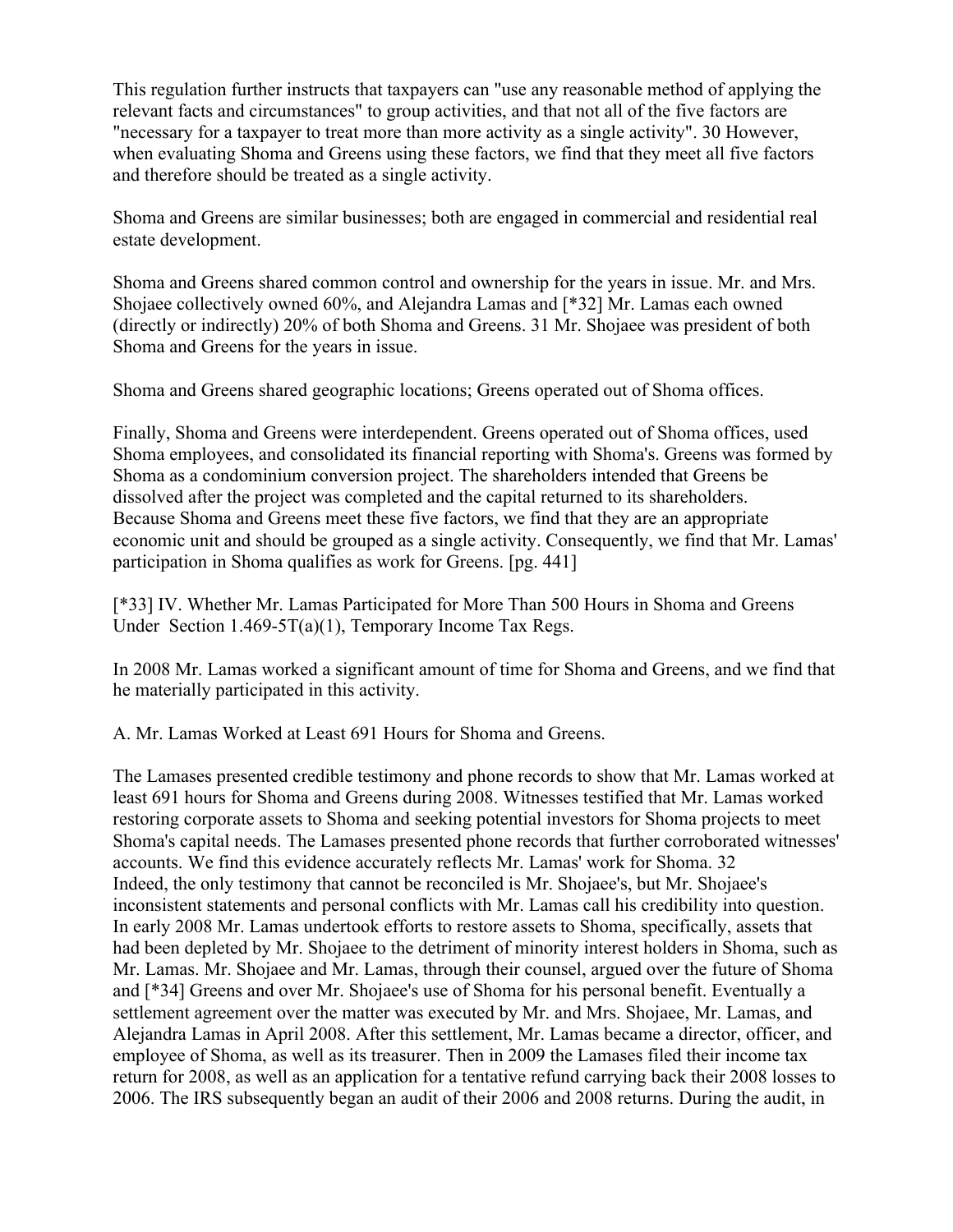his notarized letter of October 23, 2009, Mr. Shojaee took the position that Mr. Lamas worked on behalf of Shoma "well in excess of" 520 hours in 2008. Later in 2010 Mr. Lamas and Alejandra Lamas were again in a dispute with Mr. Shojaee because he was not fulfilling his obligations to them under the April 2008 settlement agreement, among other things. After repeated settlement offers by Mr. Shojaee were rejected, and when many of Shoma's projects were in financial peril at a time when Mr. Lamas and Alejandra Lamas refused to give their consent to Mr. Shojaee's restructuring plans, Mr. Shojaee wrote the IRS and took a sudden, new, and contrary position regarding Mr. Lamas' work on behalf of Shoma, [\*35] stating that Mr. Lamas "had no direct or indirect involvement with Shoma" in 2008. 33

This last statement by Mr. Shojaee is directly contradicted by contemporaneous documents and Mr. Shojaee himself. The Lamases produced Shoma corporate board meeting minutes and resolutions from 2008 naming Mr. Lamas as a director and treasurer of Shoma. They also produced a Form W-2, Wage and Tax Statement, and biweekly earnings statements issued by Shoma to Mr. Lamas for 2008 confirming he was an employee. And moreover, Mr. Shojaee's own testimony at trial is contradictory. Mr. Shojaee attempted to convey that Mr. Lamas was doing "nothing" for Shoma and that he had "zero" expectations for him. In direct conflict with his own testimony, Mr. Shojaee also stated that Mr. Lamas arranged a conference call to find investors for Shoma projects, and that he and Mr. Lamas were "talking terms" about real estate deals on phone calls in 2008.

These facts alone would be enough to discount Mr. Shojaee's testimony, but moreover, no witness corroborates Mr. Shojaee's current view that Mr. Lamas spent less than 500 hours working for Shoma and Greens in 2008. Others, such as [\*36] Agent Valido, who audited the Lamases' returns, did not have any direct [pg. 442] knowledge about Mr. Lamas' work for Shoma and Greens. Ms. Martin testified about her limited interaction with Mr. Lamas but freely admitted she was often absent from Shoma's offices because she worked remotely from home. The testimony that comes closest to corroborating Mr. Shojaee's testimony is that of Mr. Silva, but his testimony goes only so far. He testified that he saw Mr. Lamas in the office, but he offered no testimony about Mr. Lamas' efforts outside the office. Indeed, he was explicit in saying: "I don't know what, if anything he was doing. I just don't know." 34 Although the maxim "falsus in uno, falsus in omnibus" 35 does not always apply, given Mr. Shojaee's evident bias and conflicting statements, coupled with the lack of corroborating testimony, it fits Mr. Shojaee's testimony. Accordingly, we give Mr. Shojaee's testimony no weight. And as previously noted, Mr. Shojaee is the only source of evidence that conflicts with the otherwise extensive evidence that Mr. Lamas materially participated in Shoma and Greens for more than 500 hours during 2008.

[\*37] B. The Participation as an Investor Exception Does Not Apply.

The investor exception prevents taxpayers from counting time they worked in their capacity as investors "unless the individual is directly involved in the day-to-day management or operations of the activity." 36 Investor activity includes: "(1) Studying and reviewing financial statements or reports on operations of the activity; (2) Preparing or compiling summaries or analyses of the finances or operations of the activity for the individual's own use; and (3) Monitoring the finances or operations of the activity in a non-managerial capacity." 37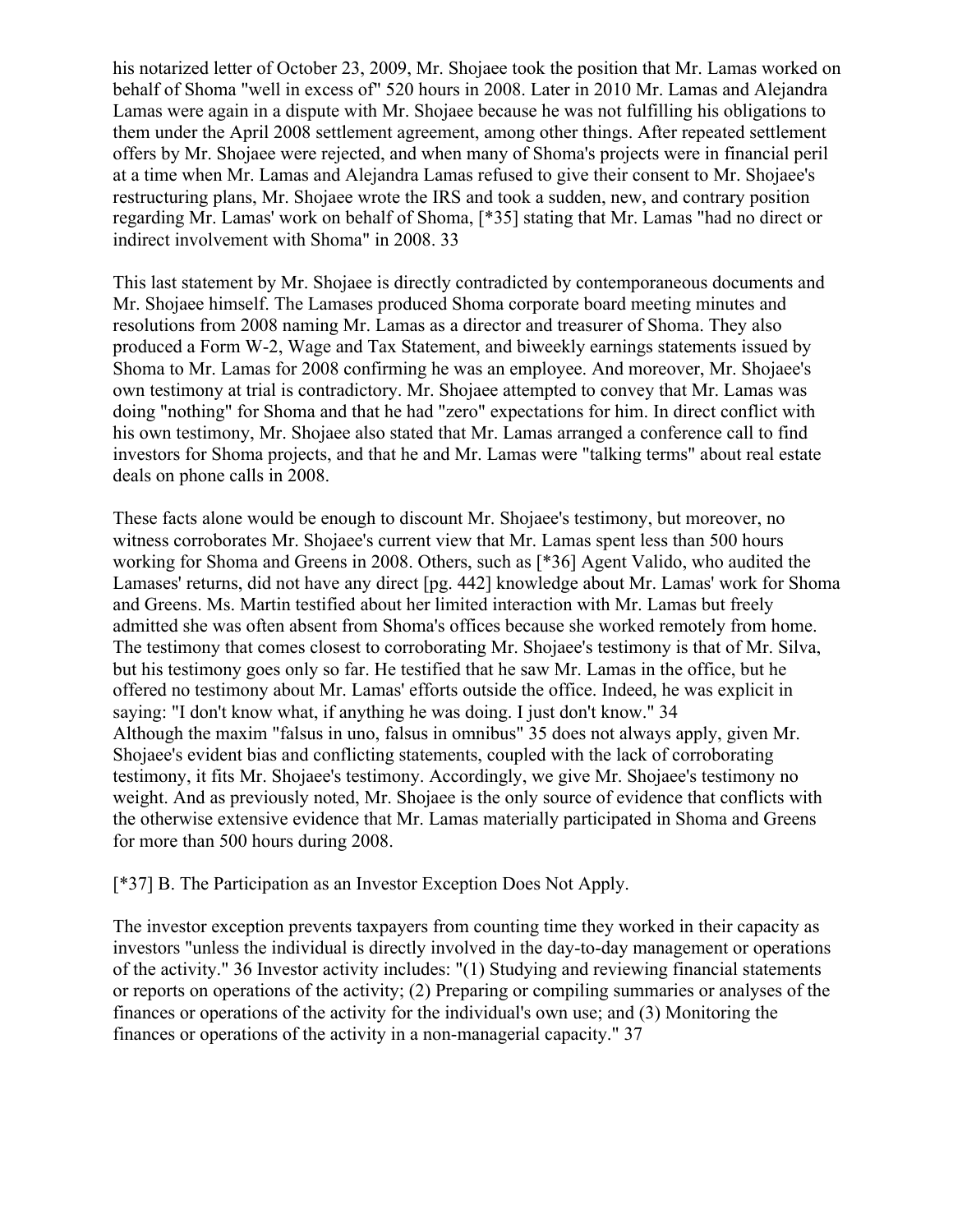Respondent argues that the time Mr. Lamas spent working for Shoma does not qualify as participation because he was merely working in an investor capacity; respondent claims that Mr. Lamas was not involved in the day-to-day management and operations.

The Lamases argue that Mr. Lamas was involved in the day-to-day management and operations of Shoma and that his work was similar to the taxpayer's activities in Tolin v. Commissioner. 38 In that case, Mr. Tolin owned a [\*38] successful racing stallion that he bred with other horses for a fee, and he spent most of his time in this activity promoting his stallion. Mr. Tolin contacted potential clients by phone to solicit interest in his horse, networked at horse industry events such as charity functions, parties, and dinners, and traveled to meet with horse breeding farm owners and managers to interest them in breeding their mares with his stallion. Mr. Tolin also frequently called three industry veterans for advice on his horse breeding activities and for referrals to potential clients. He mailed promotional followup brochures and engaged in various activities such as paying bills and recordkeeping. We held that the investor exception did not apply because Mr. Tolin's promotional activities were a central part of his stallion breeding business and qualified as participation in the day-to-day management and operations. Accordingly, we held that all his hours, including those spent in investment activities, counted as participation in the activity.

Respondent mischaracterizes the Court's findings in Tolin by stating that the Court did not reach the issue of whether Mr. Tolin's promotional efforts such as talking with people over lunch in a social context amounted to day-to-day management and operations of Mr. Tolin's stallion breeding business. In fact, the Court found that Mr. Tolin's promotional efforts were a direct part of the day-to-day management and operations of his business. The core part of Mr. Tolin's [\*39] work was promotion. Indeed, Mr. Tolin's "primary goal during the years at issue was to breed \*\*\* [his horse] to as many suitable mares as possi[pg. 443] ble". 39 We found that "[t]he bulk of petitioner's promotional efforts involved his personal solicitation of individuals to breed their mares" to his stallion. 40 Further, Mr. Tolin "believed he could overcome the difficulties inherent in attracting customers by heavily promoting" his horse and "stallion promotion was his primary focus during the years at issue." 41 We held that Mr. Tolin "was directly involved in the day-to-day management and operations of the thoroughbred activity; [and] therefore, any investor work he completed qualifies as participation for the purposes of section 469." 42 Mr. Lamas worked in the day-to-day management and operations of Shoma because he was working to meet Shoma's need for capital for its projects, an essential part of Shoma's business during 2008. Like Mr. Tolin's, most of Mr. Lamas' work was promotion. Mr. Lamas' promotion went to the core goal for Shoma at the time, which was to find project investors. Accordingly, the investor [\*40] exception does not apply, and all of Mr. Lamas' work for Shoma, including investor activity, qualifies as participation.

C. The Work Not Customarily Done by Owners Exception Does Not Apply.

The regulations also do not count a taxpayer's participation in a trade or business if the taxpayer does work that is not customarily done by an owner and "[o]ne of the principal purposes for the performance of such work is to avoid the disallowance \*\*\* of any loss or credit from such activity." 43

The regulations illustrate how this exception operates in an example involving a married couple who file separate income tax returns. 44 The husband is a full-time attorney who also owns an interest in a professional football team. He anticipates that he will have a loss from the football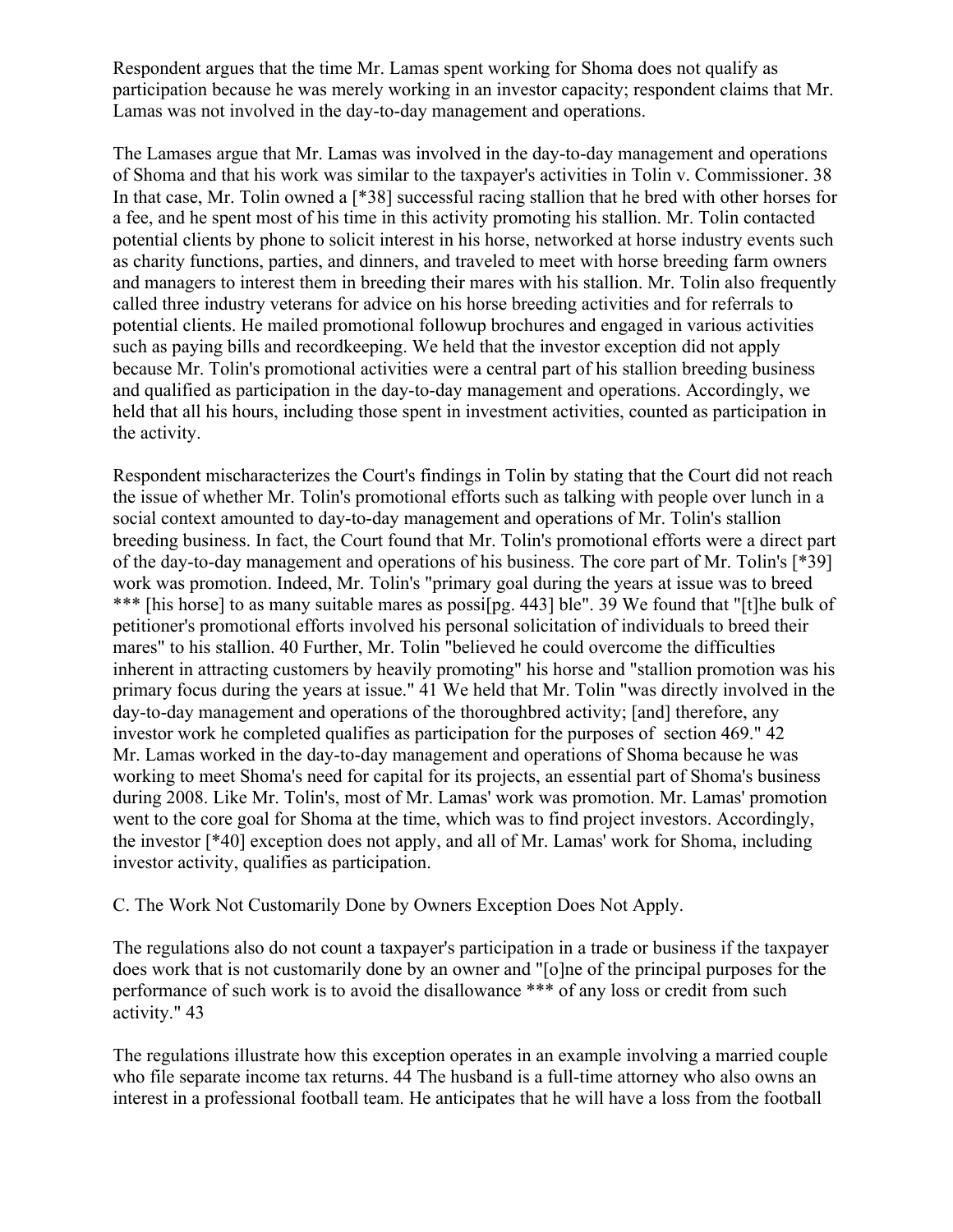team for the year, but in order to prevent the disallowance of this loss under section 469, he pays his wife to be a receptionist for the football team for 15 hours per week. He then counts her hours toward his participation on his tax return because spouses can aggregate their participation under section 1.469-5T(f)(3), Temporary Income Tax Regs., 53 Fed. Reg. 5727 (Feb. 25, 1988). Because owners do not customarily work as [\*41] receptionists, and because one of the husband's primary purposes for paying his wife as a receptionist was to avoid the disallowance of his passive losses, the avoidance exception applies and the husband is not treated as participating in the activity.

We find Mr. Lamas participated in work customarily done by owners, and he did not do this work with a purpose of avoiding the section 469 loss limitations. Mr. Lamas worked restoring Shoma assets and opportunities and finding potential investors for Shoma projects. In contrast to the example in the regulations, these activities are customarily done by owners. Further, Mr. Lamas' purpose was to protect his investment in Shoma by helping Shoma to survive. Accordingly, the avoidance exception does not apply.

V. Whether, alternatively, Mr. Lamas Materially Participated in Significant Participation Activities for More Than 500 Hours Under Section 1.469-T(a)(4), Temporary Income Tax Regs. Even if Mr. Lamas worked fewer than 691 hours for Shoma and Greens during 2008, he would still qualify as materially participating under section 1.469-5T(a)(4), Temporary Income Tax Regs., 53 Fed. Reg. 5726 (Feb. 25, 1988), by having significant participation activities that exceed 500 hours in the aggregate for 2008.

[\*42] A significant participation activity is a trade or business activity that the taxpayer participates in for more than 100 hours during the taxable year, and an activity that the taxpayer would otherwise not be treated as materially participating in [pg. 444] under the other tests. 45 To satisfy this material participation test, taxpayers must aggregate all their significant participation activities together for the taxable year, and this total must exceed 500 hours. 46 The regulations provide an example to illustrate aggregation of significant participation activities. 47 In this example, the taxpayer works fulltime as an accountant and also owns an interest in a shoe store and a restaurant. Both the shoe store and the restaurant qualify as separate trade or business activities. The taxpayer works for 400 hours for the restaurant and 150 hours for the shoe store during the taxable year. Both the shoe store and the restaurant additionally qualify as significant participation activities under section 1.469-5T(c), Temporary  $[*43]$ Income Tax Regs., 53 Fed. Reg. 5726 (Feb. 25, 1988) and the taxpayer's aggregate significant participation activities for the year is 550 hours. Accordingly, the regulations conclude that the taxpayer satisfies the material participation test under section 1.469-5T(a)(4), Temporary Income Tax Regs., supra.

Similar to this example, we find that Mr. Lamas' work for Bella Vista, and Shoma and Greens qualifies as significant participation activities that exceeded 500 hours in the aggregate for 2008. 48

Bella Vista qualifies as a significant participation activity with which Mr. Lamas worked at least 294 hours during 2008. Mr. Lamas negotiated new bank financing, supervised subcontractors, managed tenants, and generated financial reports for the project. Even if some of these hours were spent in his capacity as an investor, Mr. Lamas was involved in the day-to-day management and operations of Bella Vista; and therefore the investor exception does not apply. Further, we find that the avoidance exception does not apply because the work he [\*44] performed was the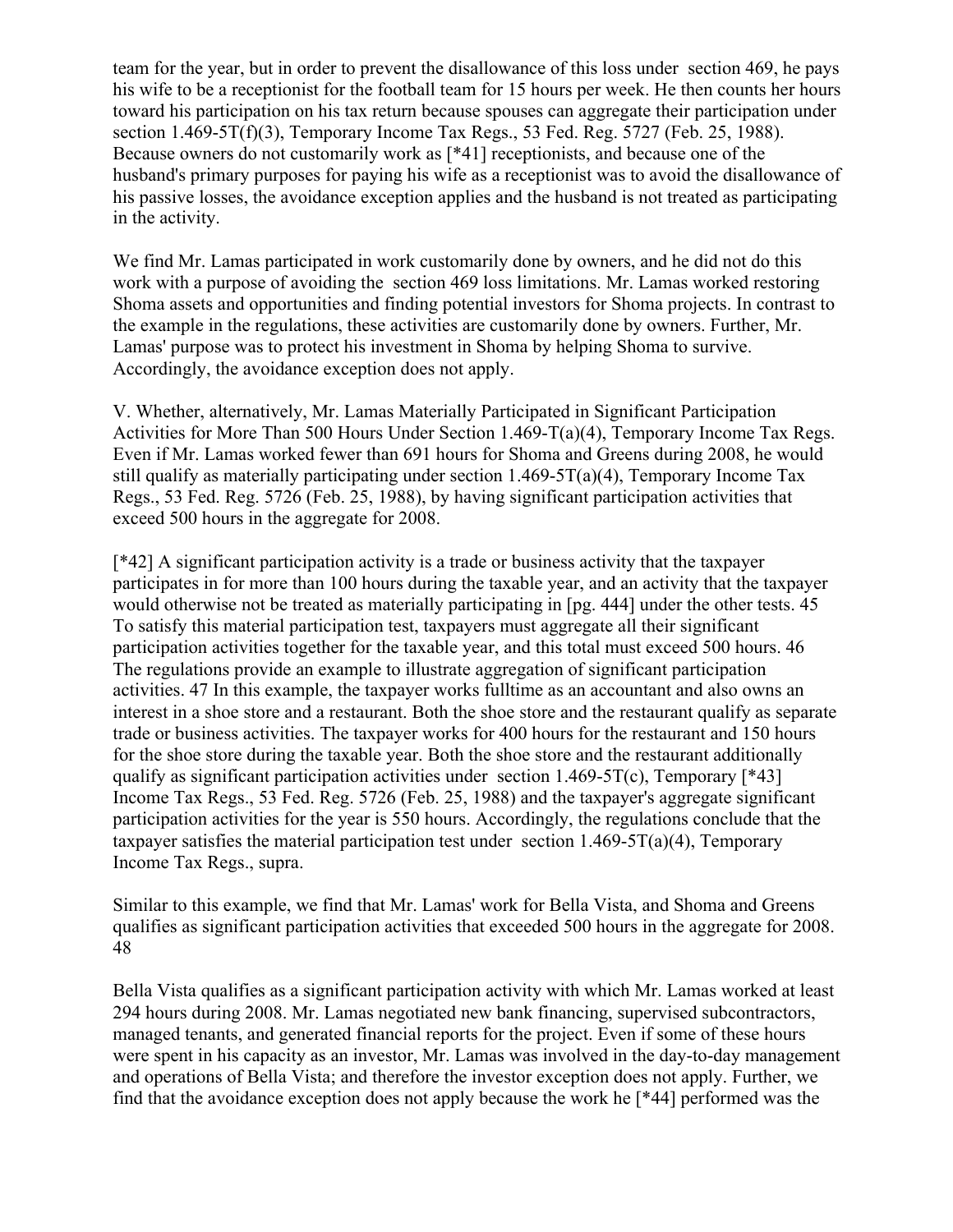kind of work performed by owners and he did not engage in that work with a principal purpose of avoiding the section 469 loss limitations. Because Mr. Lamas' participation in Bella Vista is greater than 100 hours, and his Bella Vista work would not otherwise qualify under the other tests as material participation, we find that the Lamases met their burden to show that Bella Vista is a significant participation activity.

Even if one were to quibble with our finding that Mr. Lamas worked at least 691 hours for Shoma and Greens and would deduct an odd hour here or there such that the number of hours would drop below 500, Shoma and Greens would then qualify as a significant participation activity that could be aggregated with Bella Vista, which we found to have at least 294 hours. Under that scenario, Mr. Lamas' significant participation activities, Bella Vista, and Shoma and Greens, exceed 500 hours.

# VI. No Adverse Inference

Respondent argues that we should draw an adverse inference against Mr. Lamas because he neither appeared at trial nor testified. We disagree. Mrs. Lamas explained that Mr. Lamas' absence at trial was due to health problems. But more importantly, Mr. Lamas' material participation is amply supported by both [\*45] documentary evidence and testimony. This independent evidence outweighs any adverse inference that might be drawn against Mr. Lamas.

# VII. Conclusion

Mr. Lamas materially participated in Shoma and Greens for 2008, and therefore the passive loss limitation of section 469 does not apply to the losses the Lamases incurred for that year. We have considered the parties' arguments and, to the extent not addressed, we find them to be irrelevant, moot, or without merit.

To reflect the foregoing and the deemed concessions of the Lamases,

Decision will be entered under Rule 155.

- 1 Alejandra Lamas and Maria Lamas Shojaee each owned 40% jointly with their husbands and 20% of the shares alone.
- 2 Maria Lamas Shojaee directly or indirectly owned 20% of Shoma alone, and she and her husband, Masoud Shojaee, owned 40% of Shoma jointly.
- 3 Masoud Shojaee owned 40% of Greens, and Maria Lamas Shojaee, Alejandra Lamas, and Mr. Lamas each owned (directly or indirectly) 20%.
- 4 We find that Mr. Lamas spent 7.5 hours per week for 15 weeks before the April settlement was reached. In addition to testimony at trial, these amounts of time were corroborated by phone records showing many conversations that he had with Mr. Cappello.
- 5 The Lamases corroborated much of this time through phone records showing calls from Mr. Lamas' cell phone to Mr. Flinn during 2008.
- 6 This 23-hour estimate is based on travel time to and from Las Vegas of 10 hours; three dinner meetings at 3 hours each; one lunch meeting at 2 hours; and 2 hours of time preparing for these meetings.
- 7 This estimate of 126 hours is based on the following breakdown of hours: for the weeks of October 5, 12, and 19-five days per week for three hours per day; for the weeks of October 26 and November 2 and 9-four days per week for three hours per day; and for the weeks of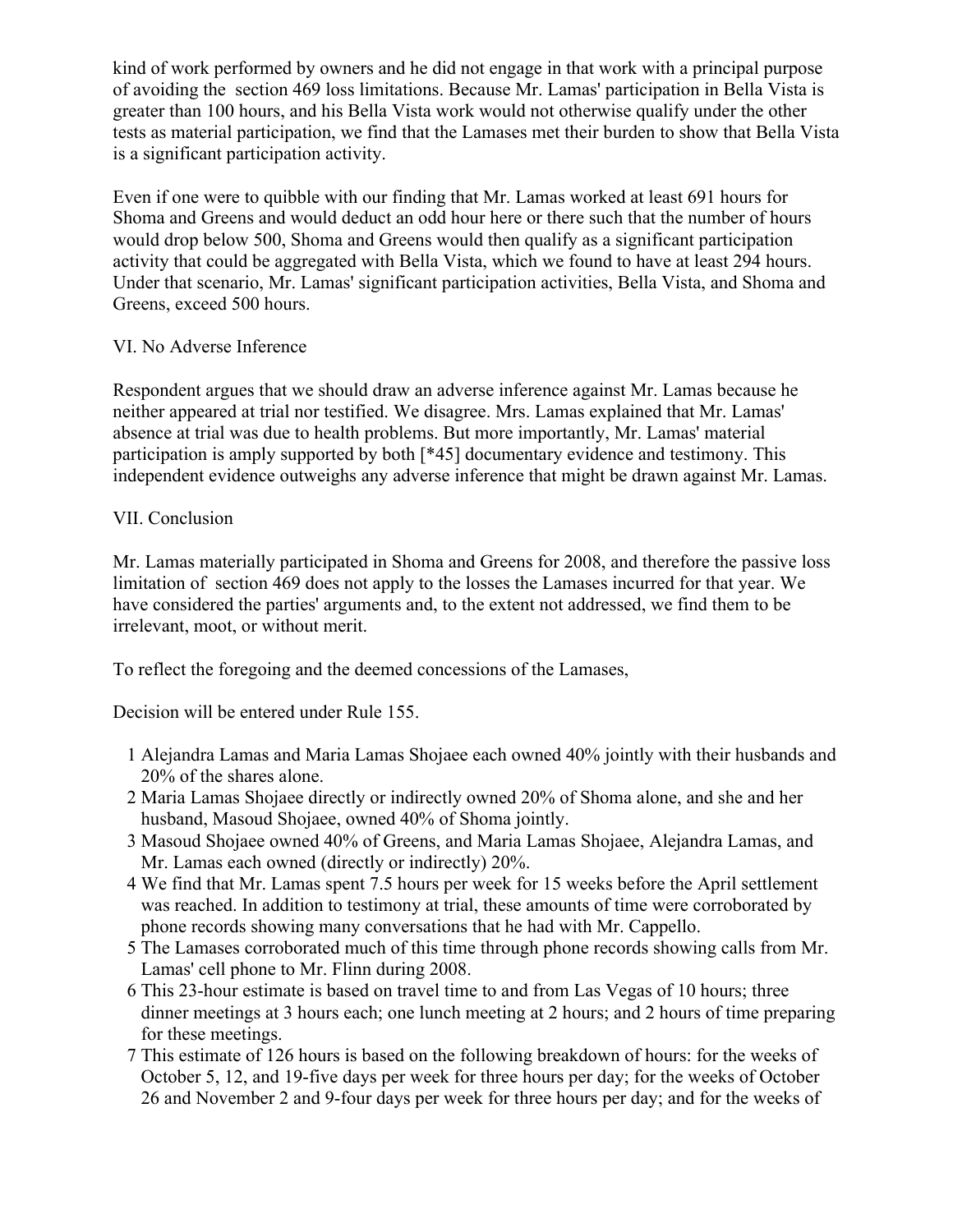November 16, 23, and 30 and December 7 and 14-three days per week for three hours per day. This estimate is based on testimony of respondent's witness Francisco Silva discussed below.

- 8 Mr. Lamas invested in Bella Vista Capital through Adrimar.
- 9 Specifically, phone records show that Mr. Lamas spoke with Mr. Perez 26.3 hours, Mr. Blanco 8.5 hours, and Mr. Penelas 1.8 hours. We find that Mr. Lamas spent at least 10 hours in negotiation for the project, for a total of 44.3 hours.
- 10 See generally I.R.C. sec. 6411.
- 11 Sec. 1.469-5T(a)(4), Temporary Income Tax Regs., 53 Fed. Reg. 5726 (Feb. 25, 1988).
- 12 Unless otherwise indicated, all section references are to the Internal Revenue Code in effect at all relevant times, and all Rule references are to the Tax Court Rules of Practice and Procedure. All monetary amounts are rounded to the nearest dollar.
- 13 See Rule 149(b).
- 14 Rule 142(a); Welch v. Helvering, 290 U.S. 111, 115 [12 AFTR 1456] (1933).
- 15 Sec. 6001.
- 16 See Blodgett v. Commissioner, 394 F.3d 1030, 1039 [95 AFTR 2d 2005-448] (8th Cir. 2005) ("[A] shift in the burden of preponderance has real significance only in the rare event of an evidentiary tie."), aff'g T.C. Memo. 2003-212 [2003 RIA TC Memo ¶2003-212].
- 17 Sec. 469(c).
- 18 Sec. 469(d)(1).
- 19 Sec. 469(h)(1).
- 20 Garnett v. Commissioner, 132 T.C. 368, 372 n.10 (2009); Montgomery v. Commissioner, T.C. Memo. 2013-151, at \*8 [2013 RIA TC Memo ¶2013-151]; Miller v. Commissioner, T.C. Memo. 2011-219 [2011 RIA TC Memo ¶2011-219], 2011 WL 4025492, at \*5; sec. 1.469-5T(a), Temporary Income Tax Regs., 53 Fed. Reg. 5725 (Feb. 25, 1988).
- 21 The Lamases argued that they satisfy other tests for material participation under sec. 1.469- 5T(a), Temporary Income Tax Regs., supra, but we need not reach these arguments because Mr. Lamas' direct participation during 2008 satisfies the material participation requirements under sec.  $1.469-5T(a)(1)$  or alternatively under sec.  $1.469-5T(a)(4)$ . Temporary Income Tax Regs., supra.
- 22 Sec.  $1.469 5T(a)(1)$ , Temporary Income Tax Regs., supra.
- 23 Sec.  $1.469 5T(a)(4)$ , Temporary Income Tax Regs., supra.
- 24 Sec. 1.469-5T(f)(4), Temporary Income Tax Regs., supra., 53 Fed. Reg. 5727 (Feb. 25, 1988).
- 25 Sec.  $1.469-5T(f)(4)$ , Temporary Income Tax Regs., supra.
- 26 Tolin v. Commissioner, T.C. Memo. 2014-65, at \*28 [2014 RIA TC Memo ¶2014-065] (citing Goshorn v. Commissioner, T.C. Memo. 1993-578 [1993 RIA TC Memo ¶93,578], Moss v. Commissioner, 135 T.C. 365, 369, (2010), and Fowler v. Commissioner, T.C. Memo. 2002-223 [2002 RIA TC Memo ¶2002-223]).
- 27 Sec. 1.469-5(f), Income Tax Regs.
- 28 Sec. 1.469-5T(f)(2), Temporary Income Tax Regs., 53 Fed. Reg. 5726 (Feb. 25, 1988).
- 29 Sec. 1.469-4(c)(2), Income Tax Regs.
- 30 Sec. 1.469-4(c)(2), Income Tax Regs.
- 31 Mr. and Mrs. Shojaee owned 40% of Shoma, and Mrs. Shojaee, Mr. Lamas, and Alejandra Lamas directly or indirectly owned 20% of Shoma. Likewise, Mr. Shojaee owned 40% of Greens, and Mrs. Shojaee, Mr. Lamas, and Alejandra Lamas directly or indirectly owned 20% of Greens.
- 32 See Tolin v. Commissioner, at \*29 (citing Pohoski v. Commissioner, T.C. Memo. 1998-17 [1998 RIA TC Memo ¶98,017], Al Assaf v. Commissioner, T.C. Memo. 2005-14 [2005 RIA